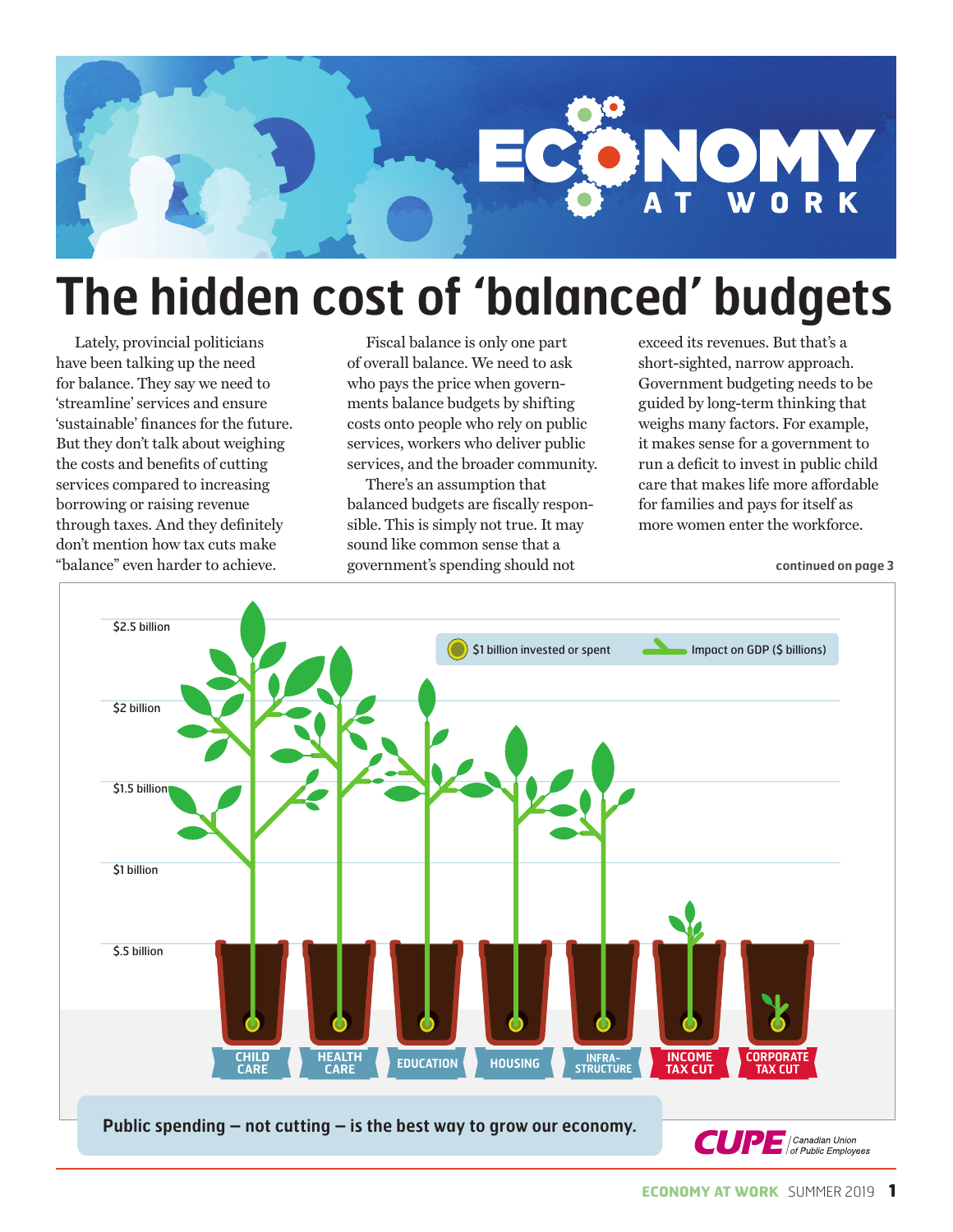## **ECONOMIC BRIEFS**

### **St. John's living wage pegged at \$18.85**

New research from the Canadian Centre for Policy Alternatives finds that a living wage in St. John's, Newfoundland and Labrador is \$18.85. That's \$7.45 higher than the current minimum wage of \$11.40. A living wage is what a full-time worker must earn to pay for basic household needs like food, clothing, shelter, and transportation in a specific community. The study used the basic needs for a family of four in St. John's, with two adults working 35 hours per week, to calculate the wage. More than 70,000 workers in the province earn less than \$15 an hour. Most of these workers are women. CUPE NL will use the information about the cost of living in St. John's to support our members in collective bargaining.

#### **Child care has impact on BC living wage**

In British Columbia, a similar CCPA study found that affordable child care made a big difference in what workers needed to earn to cover basic expenses. The living wage for workers declined across the province thanks to provincial government investments in child care. In Metro Vancouver, calculations of living wage went down by almost \$3 an hour thanks to two provincial programs, the income-tested



Affordable Child Care Benefit and the universal Child Care Fee Reduction Initiative. This research highlights the important role that government policy and universal public services play in affordability and a higher standard of living for workers.

#### **Low-income debt linked to housing prices**

New research from Statistics Canada examines household wealth and debt across communities and by income level, and how it has changed since the last recession. Researchers found that low-income households in

Vancouver and Toronto owed more than \$4 for every \$1 they earned. That's significantly higher than the Canadian average of \$1.75 for every \$1. Researchers also found that while most Canadian households have increased their level of debt compared to their income, the value of their assets also increased. This can partly be explained by the increase in home prices, especially in Vancouver and Toronto. For low-income families struggling to just get by, the solution starts with more affordable housing in urban centres where housing prices have skyrocketed.

CUPE publishes *Economy at Work* four times a year to provide members and staff with news and analysis on economic issues, and to support our members at the bargaining table. Find Economy at Work online at **cupe.ca/economyatwork** with links to relevant materials. Subscribe to the email edition at **cupe.ca/subscribe**. All content written by Angella MacEwen unless otherwise indicated. Edited by Karin Jordan. Proofing by Céline Carré and Vicky Allard. Layout by Sarah Walker.

Please email **amacewen@cupe.ca** with corrections, questions, suggestions, or contributions.



 $\blacktriangleright$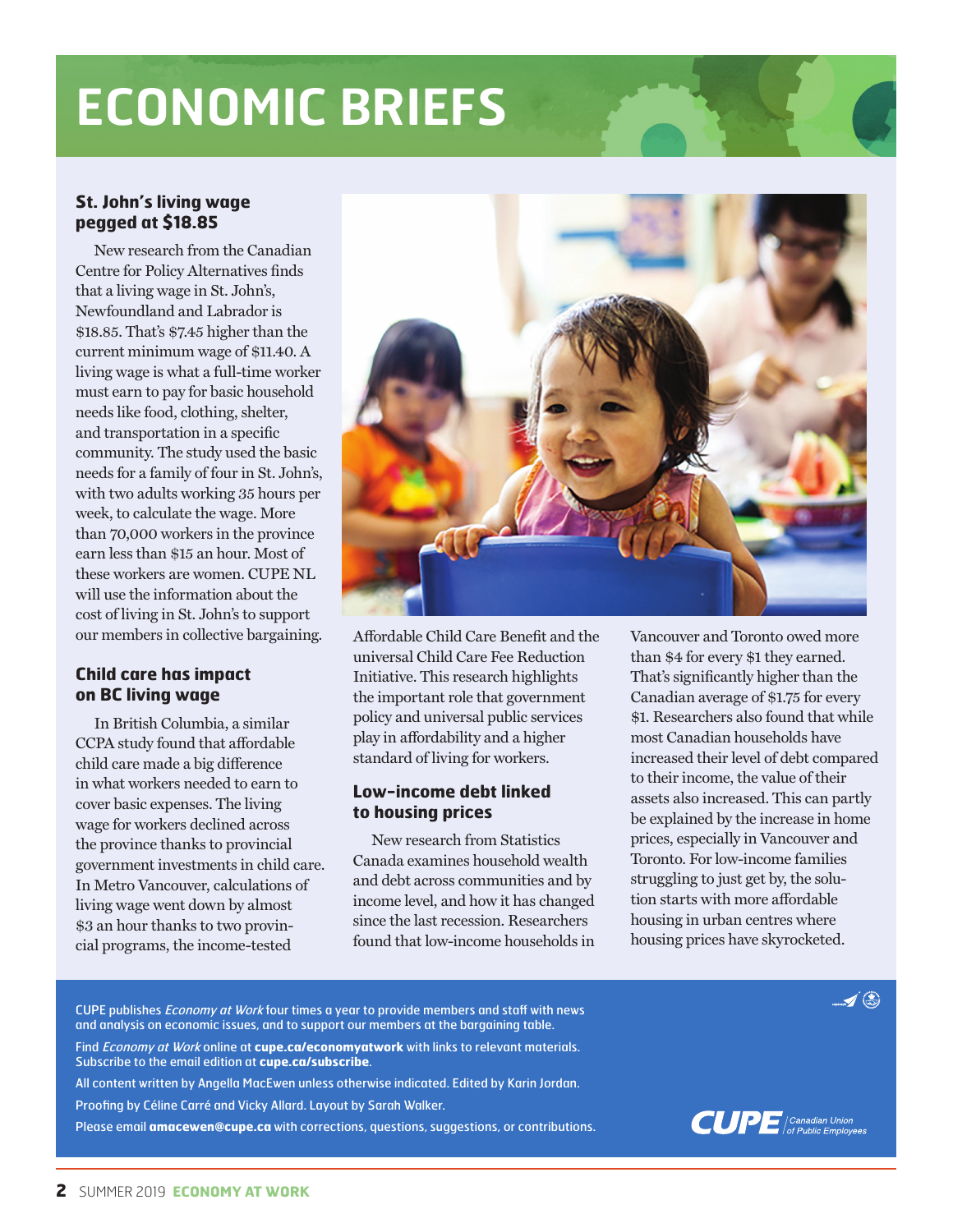

### **ECONOMIC DIRECTIONS**

| <b>Economic</b><br>growth | Canada's economic growth has been slower than expected this year,<br>causing the Bank of Canada to downgrade expectations for 2019 to<br>1.2 per cent. The bank still expects growth to pick up in 2020. |
|---------------------------|----------------------------------------------------------------------------------------------------------------------------------------------------------------------------------------------------------|
| <b>Jobs</b>               | Job growth continues to be strong, especially in Ontario and Quebec.<br>The unemployment rate has remained near its 40-year low of<br>5.7 per cent.                                                      |
| <b>Wages</b>              | Average wage adjustments in collective agreements were 1.7 per cent<br>in the first quarter of 2019.                                                                                                     |
| <b>Inflation</b>          | Inflation is expected to reach 2.0 per cent by late 2019.                                                                                                                                                |
| <b>Interest</b><br>rates  | The Bank of Canada kept its key lending rate at 1.75 per cent in May<br>2019. If economic growth remains sluggish, the next increase may not<br>come until 2020.                                         |

**continued from page 1** 

# **Cuts hurt communities and economy**

Short-term decisions to balance budgets can mean higher long-term costs for future governments or a less prosperous economy. Failing to maintain infrastructure like public transit is a good example. It leaves future governments with a bigger maintenance bill and makes it harder for people to engage in productive economic activity like getting to and from work.

In other cases, the impact is more immediate. Cuts in one area can increase costs for other government departments or levels of government. Or the cost can come directly out of people's pockets. An example is cuts to public health and preventative medicine. This will lead to more hospitalizations. Cuts to staff and

funding for hospitals, long-term care, and child care create more direct costs for families, as they struggle to fill in the gaps for their loved ones.

Public sector cuts have a ripple effect through our communities. The quality and availability of services decline, so people may pay more out of pocket for services they need. Laid-off workers have less money to spend, and provincial wage freezes leave public sector workers with stagnant wages. All of this means less spending in the local economy, leaving local businesses with less money to invest back in the community. This impact can be measured using tables from Statistics Canada that reveal how spending in specific sectors flows through the whole economy. CUPE Ontario used

this data to estimate that the cuts to government spending in the 2019 provincial budget would mean the loss of more than 50,000 jobs in Ontario.

A truly "balanced" budget needs to take more into account than the short-term fiscal bottom line. Governments must weigh many factors to ensure budgets are truly balanced. Currently the cost of public borrowing is historically low. There is solid evidence that government spending in many areas has long term social, environmental, and economic benefits that far outweigh the cost of borrowing.

The real bottom line? It is not just socially irresponsible to cut public services, it's fiscally irresponsible as well.